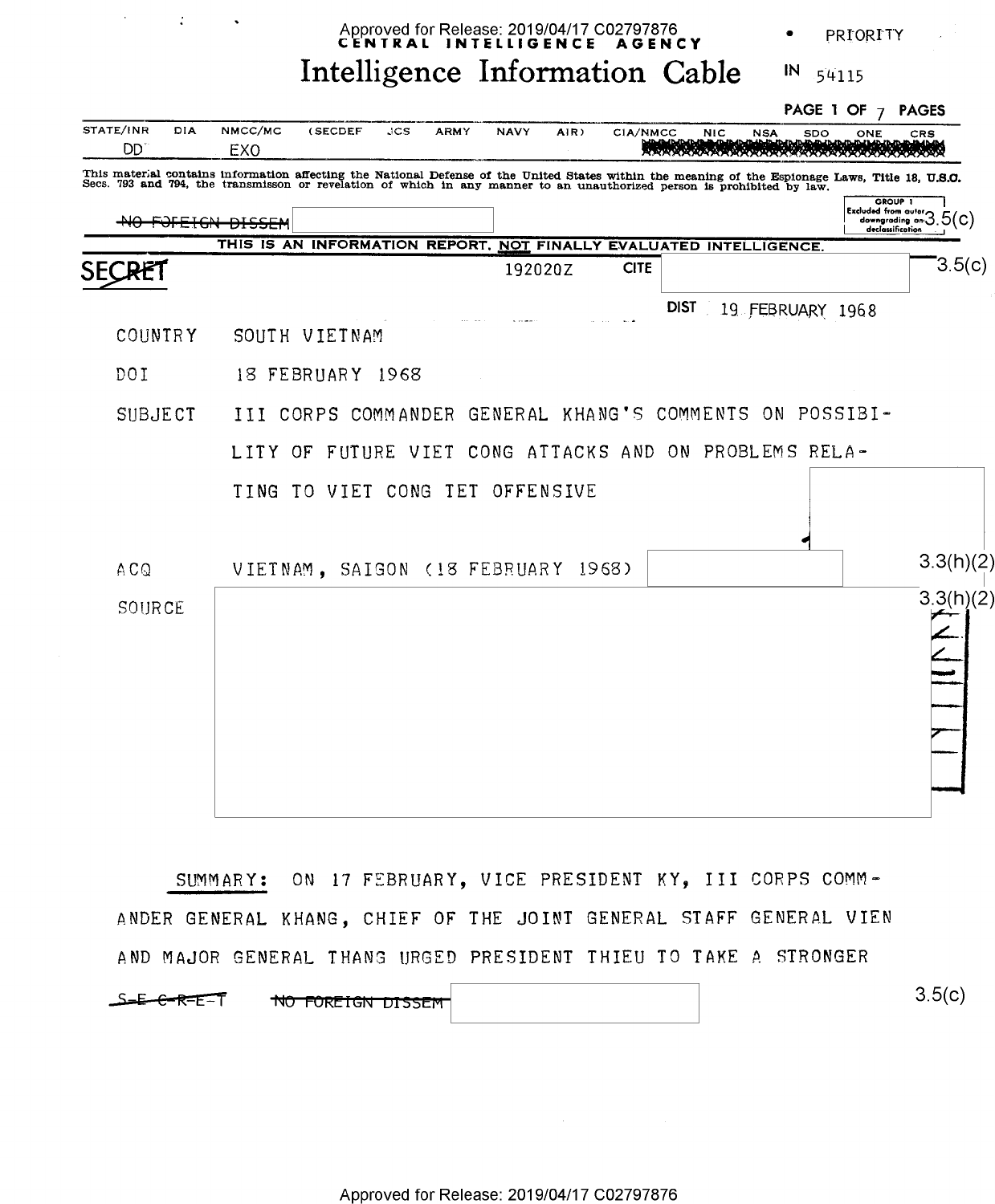|                  | Approved for Release: 2019/04/17 C02797876 |                         |        |  |  |
|------------------|--------------------------------------------|-------------------------|--------|--|--|
|                  |                                            | PAGE $_2$ OF $_7$ PAGES |        |  |  |
|                  | S-E-C-R-E-T NO FOREIGN DISSEN              |                         | 3.5(c) |  |  |
| (classification) | (dissem controls)                          |                         |        |  |  |

فبالقائلة والمنحية

STAND AND TO SHOW MORE LEADERSHIP. KHANG ALSO OFFERED HIS RESI-GNATION ON GROUNDS HE DID NOT

WANT TO BE ASSOCIATED WITH SUCH A WEAK GOVERNMENT AS THE PRESENT ONE. THIEU TOOK THE RESIGNATION UNDER ADVISEMENT AND MADE NO COMMITMENT ABOUT CHANGING HIS WAYS. KHANG DOES NOT EXPECT HIS RESIGNATION TO BE ACCEPTED. ON 18 FEBRUARY, KHANG SAID HE CONTIN-UED TO DOUBT THAT THE VIET CONG WOULD LAUNCH A SECOND-WAVE ATTACK, ALTHOUGH HE EXPECTED THEM TO TRY TO ISOLATE SAIGON. KHANG IS PLEASED WITH THE PERFORMANCE OF HIS DIVISION COMMANDERS. GENERAL VIEN, ACCORDING TO KHANG, IS NOT PLEASED WITH THE PERFORMANCES OF II CORPS COMMANDER GENERAL LOC AND IV CORPS COMMANDER GENERAL MANH. KHANG EXPECTS MANH TO BE REPLACED BY GENERAL THANG AS SOON AS THE LATTER CONCLUDES HIS DUTIES WITH THE TASK FORCE. HE IS LESS CERTAIN THAT LOC WILL BE REPLACED BY GENERAL LAN. DURING THE MEET-ING WITH THIEU ON 17 FEBRUARY, THERE WAS SOME DISCUSSION OF THE POSSIBILITY OF ISOLATED ATTACKS IN THE FUTURE BY CATHOLICS AGAINST BUDDHISTS. END SUMMARY.

III CORPS COMMANDER LIEUTENANT GENERAL LE NGUYEN KHANG  $1<sub>o</sub>$ SAID ON 18 FEBRUARY THAT DURING A MEETING WITH PRESIDENT NGUYEN VAN THIEU ON THE MORNING OF 17 FEBRUARY, HE, VICE PRESIDENT NGUYEN CAO KY, CHIEF OF THE JOINT GENERAL STAFF (JES) GENERAL CAN VAN VIEN AND MAJOR GENERAL NGUYEN DUC THANG HAD ASKED THE PRESIDENT TO TAKE A STRONGER AND, IF NEED BE, TOUGHER LINE TOWARD THE CIVILIAN MINISTRIES. THIS WAS THE TIME FOR DIRECTIVES AND ORDERS, NOT

<del>NO FOREIGN DISSEM</del>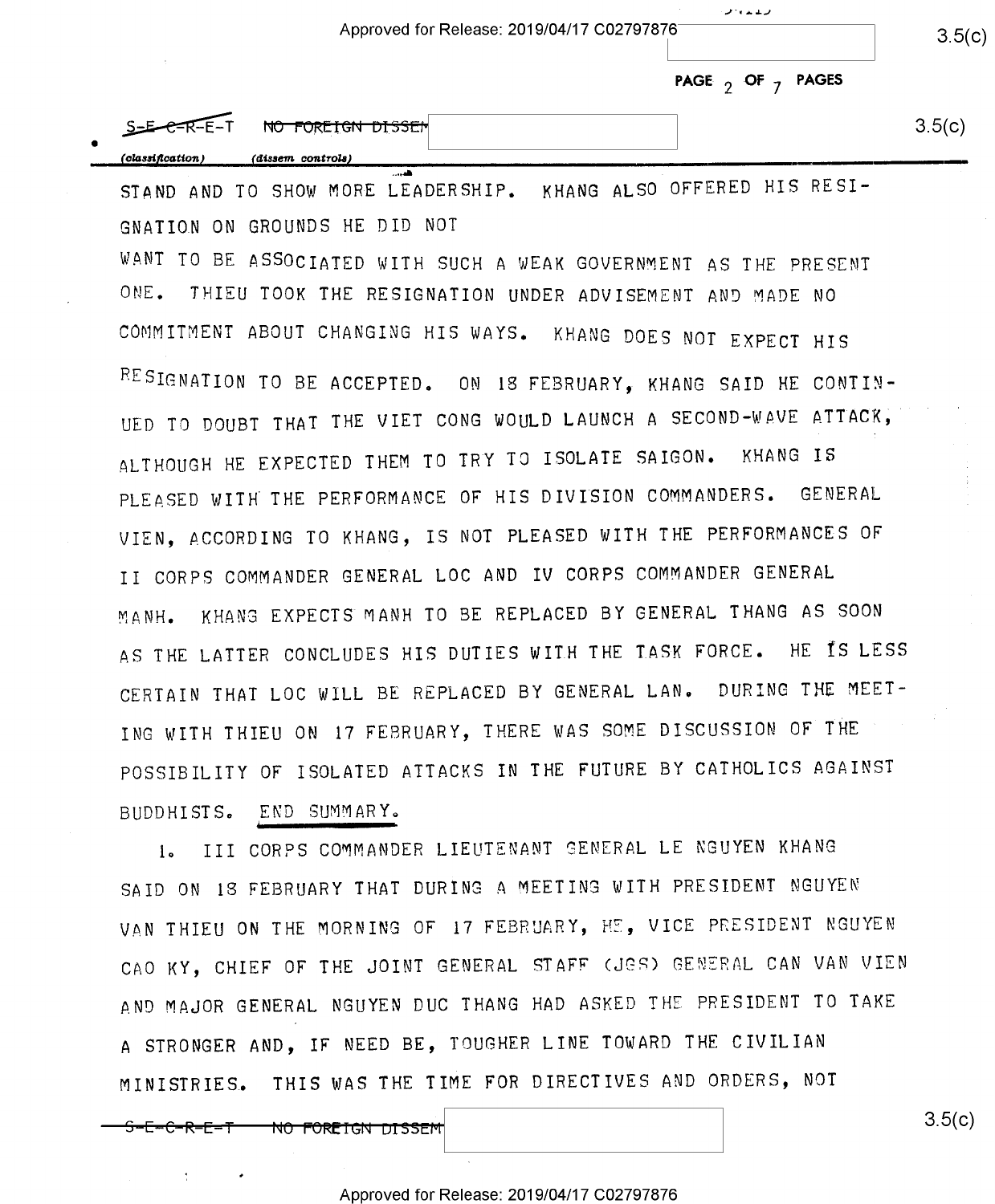Approved for Release: 2019/04/17 C02797876

where the contract of the contract of the contract of the contract of the contract of the contract of the contract of the contract of the contract of the contract of the contract of the contract of the contract of the con

 $3.5(c)$ 

|  |  |  |  | PAGE $\frac{1}{3}$ OF $\frac{1}{7}$ PAGES |
|--|--|--|--|-------------------------------------------|
|--|--|--|--|-------------------------------------------|

| 」ードーヒー<br>コーニーい | --                   | <b>NTCCEM</b> | . ור |
|-----------------|----------------------|---------------|------|
| (classification | $(dissem\ controls)$ |               |      |
|                 |                      |               |      |

D EBATE. IF A PARTICULAR MINISTER EITHER COULD NOT OR WOULD NOT IMPLEMENT THE PRESIDENT'S ORDERS, HE SHOULD BE DISMISSED» IT WAS VERY IMPORTANT THAT THIEU CLEARLY INDICATE WHAT NEEDS TO BE DONE, IN TERMS NOT ONLY OF GENERAL POLICY BUT OF SPECIFIC TASKS. KHANG SAID THAT EVERYONE PRESENT, INCLUDING KY, STRESSED TO THIEU THAT T HE PEOPLE ARE NOW IN THE MOOD FOR STRONG GOVERNMENT AND WILLING TO MAKE SACRIFIES TO GET IT. IF THIEU WAITED TOO LONG AND THE THREAT OF VIET CONG (VC) ATTACKS BEGAN TO DECLINE, THE MOOD OF THE PEOPLE WOULD CHANGE.

2. KHANG SAID THAT DURING THE MEETING HE HAD OFFERED HIS RESIGNATION TO THIEU, NOTING THAT THERE HAD BEEN CONSIDERABLE C RITICISM OF HIS PERFORMANCE DURING THE CRISIS BY SENATORS AND DEPUTIES AND HE THUS WANTED TO GIVE THIEU THE CHANCE TO APPOINT <sup>A</sup> NEW CORPS COMMANDER IF HE WISHED. KHANG SAID HE ALSO TOLD THIEU HE WAS UNHAPPY WITH THE WEAKNESS OF THE PRESENT GOVERNMENT AND WOULD PREFER NOT TO CONTINUE IN HIS PRESENT POST UNLESS THIEU COULD GIVE HIM SOME ASSURANCE THAT THE GOVERNMENT WOULD BE MORE FORCEFUL I <sup>N</sup>THE FUTURE. KHANG COMMENTED THAT THIEU TOOK HIS RESIGNATION U NDER ADVISEMENT, ADDING THAT HE DID NOT EXPECT THIEU TO ACCEPT IT. HE ALSO COMMENTED THAT THIEU DID NOT SUGGEST HE PLANNED TO REVISE HIS POLICIES OR HIS APPROACH TO GOVERNMENT, RATHER, HE JUST L ISTENED AND THANKED EVERYONE FOR HIS VIEWS.

S-E-C-R-E-T-TWO FOREIGN DISSEM

 $3.5(c)$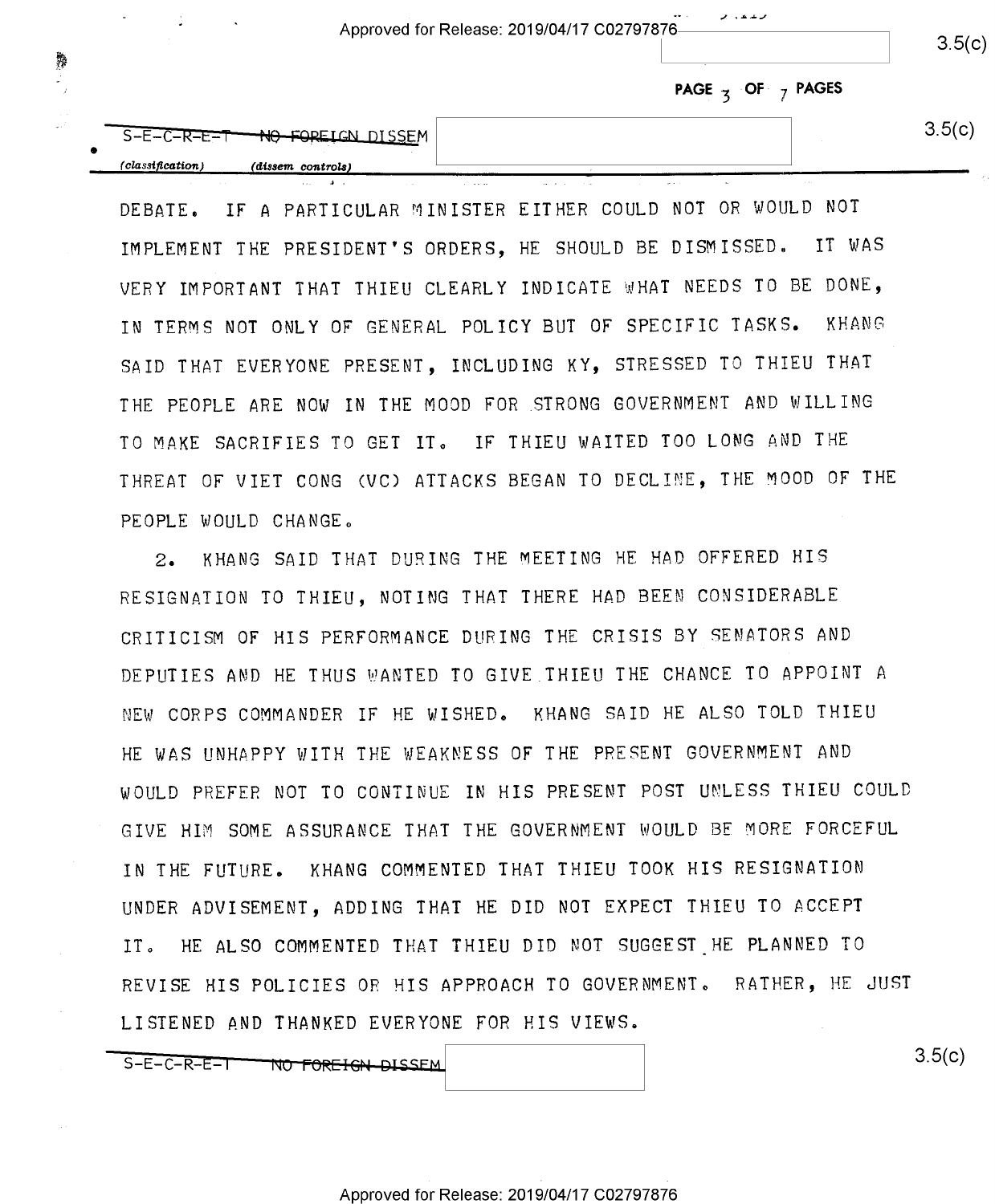|                  |                   | - 114<br>・コリエエン<br>Approved for Release: 2019/04/17 C02797876 |        |  |  |
|------------------|-------------------|---------------------------------------------------------------|--------|--|--|
|                  |                   | PAGE $\mathfrak{u}$ OF $\gamma$ PAGES                         |        |  |  |
| 5-E-C-R-E-1<br>۰ | NO FOREIGN DISSEM |                                                               | 3.5(c) |  |  |
| (classification) | (dissem controls) |                                                               |        |  |  |

3- KHANG SAID HE CONTINUED TO BELIEVE A SECOND-WAVE VC ATTACK ON SAIGON INVOLVING A LARGE COMMITMENT OF GROUND FORCES 'WAS UNLIKELY. THE VC, HE SAID, WILL MORE LIKELY RESORT TO ATTACKS BY HEAVY MORTAR AND ROCKET FIRE. KHANG SAID HE BELIEVED THE ENEMY WILL ATTEMPT TO ISOLATE SAIGON BY INTERDICTING ROADS AND BRIDGES LEADING INTO THE CITY AND WILL RELY HEAVILY ON POLITICAL WARFARE, ESPECIALLY AMONG REFUGEES.

4. KHANG SAID HE WAS PLEASED WITH THE PERFORMANCE OF ALL THREE ARVN DIVISION COMMANDERS IN HIS CORPS AREA AND THOUGHT THAT THE POLICE FIELD FORCES HAD PERFORMED WELL. HE HAD HAD SOME MINOR PROBLEMS, ALTHOUGH THERE HAD BEEN VERY LITTLE SUCH ACTIVITY IN PROPORTION TO THE OPPORTUNITIES.

5. KHANG SAID THAT JGS CHIEF GENERAL VIEN VIEWS AS INADEOUATE THE PERFORMANCES DURING THE RECENT CRISIS OF II CORPS COMMANDER LIEUTENANT GENERAL VINH LOC AND IV CORPS COMMANDER MAJOR GENERAL NGUYEN VAN MANH. VIEN IS ANGRY AT LOC FOR NOT HAVING BEEN IN HIS CORPS AREA WHEN THE VC ATTACKS BEGAN. LOC HAD COME TO SAIGON NITHOUT NOTIFYING THE JGS AND RETURNED To PLEIKU ON THE MORNING

S-E-C-R-E-T NO FOREIGN DISSEM

 $3.5(c)$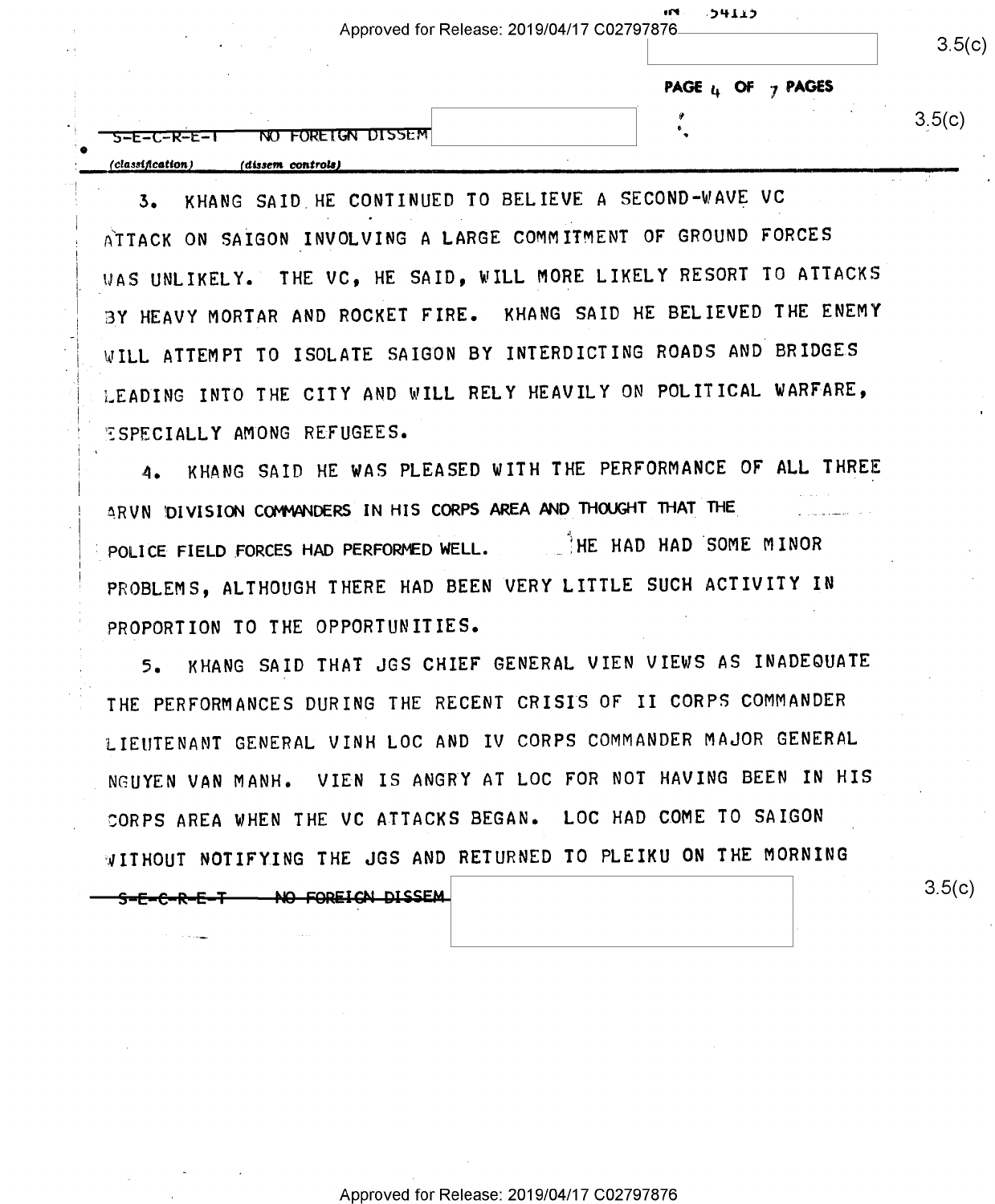Approved for Release: 2019/04/17 002797876

 $3.5(c)$ 

ربېت.

 $P_{\perp} \sim$ 

 $\overline{\phantom{a}}$ 

I'

PAGE  $5$  OF  $7$  PAGES

2. <del>. .</del> .

0 »  $(classification)$  (dissem controls)

 $\mathcal{L}(\mathcal{L}^{\text{max}})$  , where  $\mathcal{L}^{\text{max}}$ 

OF 31 JANUARY. HE THUS WAS NOT IN COMMAND DURING THE INITIAL HOURS OF THE ATTACK. MANH IS UNDER FIRE BECAUSE OF THE POOR OVER-ALL PERFORMANCE OF ARVN TROOPS IN HIS AREA. THE 7TH DIVISION IN PARTICULAR SHOWED UP POORLY. ALSO, PACIFICATION IN IV CORPS HAS SUFFERED A SEVERE SETBACK IN THE DELTA, WITH ALL REGIONAL AND POPULAR FORCES TROOPS MANNING THE HIGHWAY FROM MY THO TO CAN THO OUT OF ACTION.

6. KHANG SAID HE BELIEVED MAJOR GENERAL THANG WILL REPLACE MANH IN IV CORPS AS SOON AS THANG CONCLUDES HIS DUTIES WITH THE COMMITTEE FOR PEOPLE'S RELIEF. HE WAS LESS CERTAIN ABOUT THE REPLACEMENT OF LOC BY MAJOR GENERAL MUU MONG LANG KHANG SAID HE AND VIEN ARE PERSONALLY OPPOSED TO LAN'S APPOINTMENT BECAUSE THEY FEEL HE IS AND HAS BEEN DEEPLY INVOLVED IN CORRUPTION AND IS NOT AN ESPECIALLY GOOD FIELD COMMANDER. KHANG SAID LAN GIVES A GOOD BRIEFING AND SUPERFICIALLY

MAKES A GOOD IMPRESSION. HE HIMSELF, HOWEVER, DOES NOT THINK LAN WOULD MAKE A GOOD CORPS COMMANDER.

7. REVERTING TO THE 17 FEBRUARY MEETING WITH THIEU, KHANG SAID THE MEETING HAD BEEN HELD PRIMARILY TO WITNESS THE FORMAL RETURN TO KHANG BY VIEN OF THE SAIGON COMMAND. HE EXPLAINED THAT DURING THE FIRST FIVE DAYS OF THE ATTACK HE HAD BEEN RESPONSIBLE FOR THE DEFENSE OF BOTH SAIGON AND III CORPS AND HAD FOUND IT DIFFICULT TO FULFILL HIS SAIGON AND BIEN HOA DUTIES SIMULTANEOUSLY.

<del>S-E-C-R-E-T – NO FOREIGN DISSEM</del>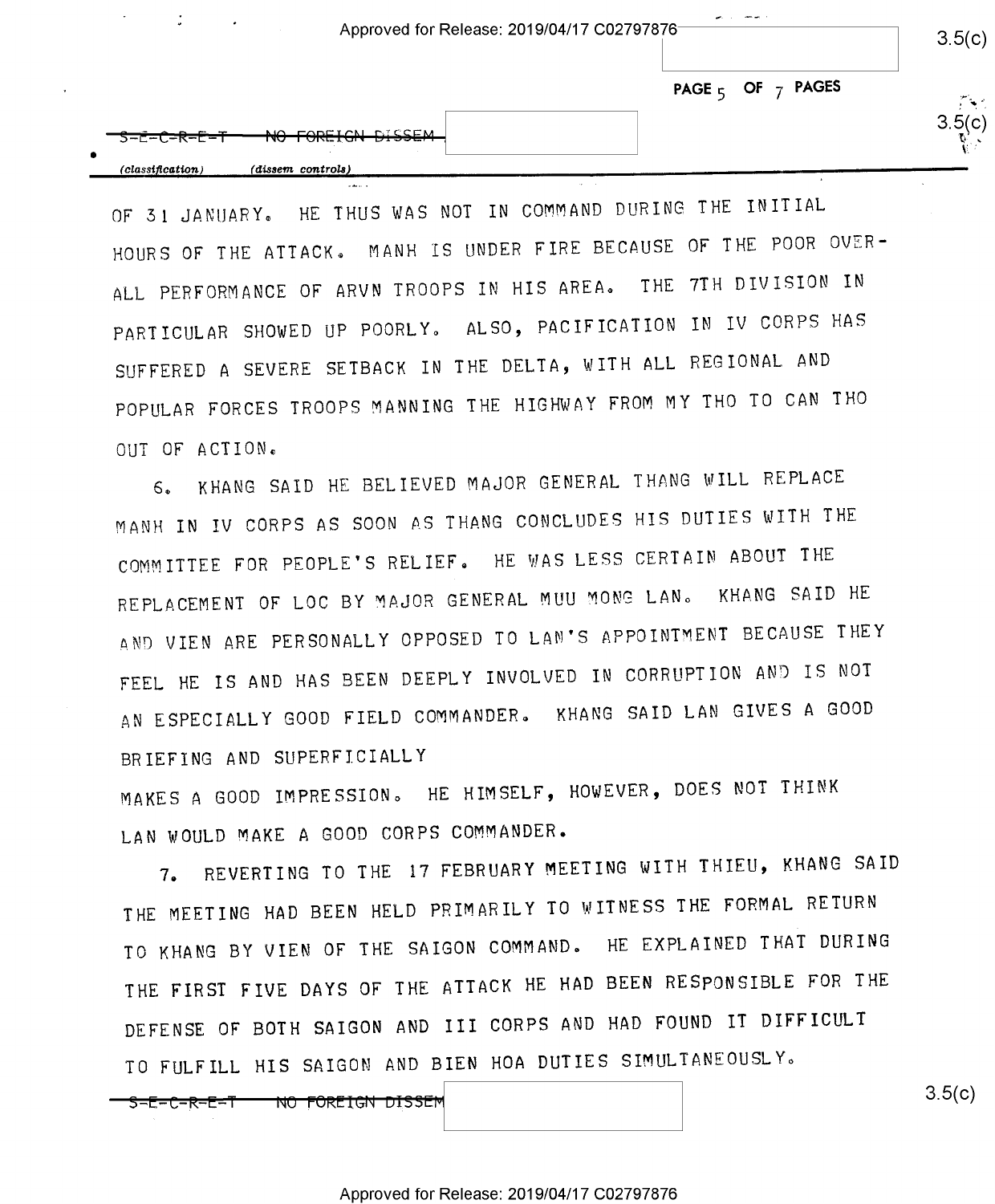|                   | $\cdots$<br>and the second state of the state of the<br>Approved for Release: 2019/04/17 C02797876- |        |  |  |  |
|-------------------|-----------------------------------------------------------------------------------------------------|--------|--|--|--|
|                   | PAGE $_6$ OF $_7$ PAGES                                                                             | 3.5(c) |  |  |  |
| NO FOREIGN DISSEM |                                                                                                     | 3.5(c) |  |  |  |

 $\bullet$  $\mathcal{L}(classification)$  (dissem controls)  $\blacksquare$ 

VIEN HAD THEREFORE ASSUMED RESPONSIBILITY FOR SAIGON, WITH KHANG AS HIS DEPUTY. KHANG COMMENTED THAT DESPITE REPORTS TO THE CON-TRARY DIRECTOR GENERAL OF NATIONAL POLICE BRIGADIER GENERAL NGUYEN NGOC LOAN WAS NEVER IN COMMAND IN SAIGON. HE WAS AND IS NON KHANG'S DEPUTY FOR SAIGON'S DEFENSE, MOREOVER, LOAN NEVER ASSUMED DIRECT COMMAND

OF ANY ARVN TROOPS, ALTHOUGH ARVN AND POLICE FIELD FORCES DID CARRY OUT COORDINATED ACTIONS AND LOAN, AS THE SENIOR OR MOST FORCEFUL COMMANDER ON THE SCENE, MAY HAVE APPEARED TO BE THE OVERALL COMMANDER.

8. KHANG SAID THAT DURING THE MEETING THOSE PRESENT BRIEFLY DISCUSSED THE POSSIBILITY OF ISOLATED CLASHES BETWEEN CATHOLIC AND BUDDHIST GROUPS IN THE FUTURE IF THE GOVERNMENT DOES NOT SHOW IT IS PAYING SUFFICIENT ATTENTION TO THE DEFENSE OF THE PEOPLE. ACCORDING TO KHANG, A NUMBER OF CATHOLIC LEADERS BELIEVE THAT IN SEVERAL INSTANCES MILITANT BUDDHISTS WERE IN COLLUSION WITH THE VC AND AIDED THEM IN KILLING MILITANT ANTI-COMMUNIST CATHOLICS. AS A RESULT, IF THE GOVERNMENT DOES NOT PROJECT A STRONG IMAGE

-S-E-C-R-E-T---NO-FOREIGN DISSEM

 $3.5(c)$